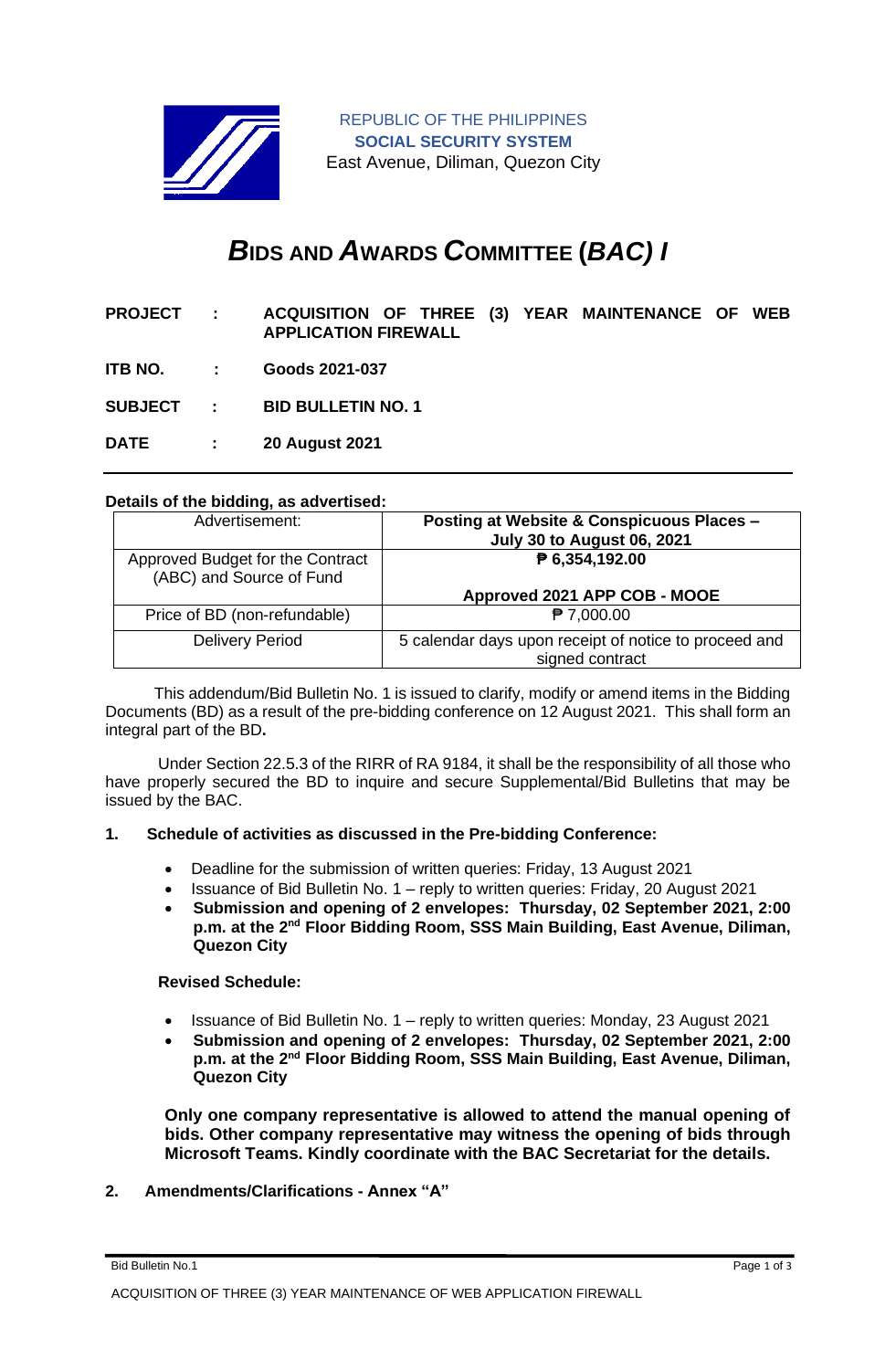## **3. Documentary Requirements**

### **a. 1 st Envelope**

a.1 PhilGEPS Certificate of Registration and membership.

In case of uploaded document/s, which validity period had already expired, submit the updated document/s.

- a.2 Statement of all its Ongoing Government and Private Contracts, including contracts awarded but not yet started, if any, whether similar or not similar in nature and complexity to the contract to be bid;
- a.3 Statement of Single Largest Completed Contract (SLCC) similar to the project to be bid, **with supporting documents**, equivalent to at least **50% of the ABC**, completed **within five (5) years** prior to the submission and opening of bids, adjusted by the bidder to current prices using PSA's consumer price index;

For this purpose, similar contracts shall refer to Maintenance of Web Application Firewall or installation with maintenance services of Web Application Firewall.

- a.4 NFCC Computation or committed Line of Credit (form supplied)
- a.5 JVA, in case of Joint Venture Class "B" Documents (Each partner of the joint venture shall submit the legal eligibility documents. The submission of technical and financial eligibility documents by any of the joint venture partners constitute compliance, except for SSS Clearance that must be complied by all JV partners);
- a.6 Bid Security (2% of the ABC for Cash or Manager's/Cashier's Check payable to SSS or Bank Draft of the ABC, 5% of the ABC for Surety Bond **or** Bid Securing Declaration – form supplied) and **a copy of the Authority to Notarize from the Notary Public).**
- a.7 Technical Documents project requirements
	- Section VI Schedule of Requirements (page 29)
	- Section VII Statement of Compliance with the Technical Specifications (pages 30 to 35)
- a.8 Omnibus Sworn Statement **and a copy of the Authority to Notarize from the Notary Public.**
- a.9 Foreign ownership limited to those allowed under the rules may participate in this Project, provided must submit any of the following:
	- Copy of Treaty, International or Executive Agreement; Or
	- Certification from the relevant government office of their country stating that Filipinos are allowed to participate in government procurement activities for the same item or product.
	- Certification from the DTI if the Bidder claims preference as a Domestic Bidder or Domestic Entity.

## **b. Checklist of the 2nd envelope:**

- b.1 Bid Form (form supplied) pages 41 to 42
- b.2 Bid Breakdown (form supplied) page 43
- **c. Additional Requirements to be submitted by the bidder with the Lowest Calculated Bid**
	- c.1 2020 Income Tax Return filed through Electronic Filing and Payment System (EFPS) corresponding to the submitted Audited Financial Statement;